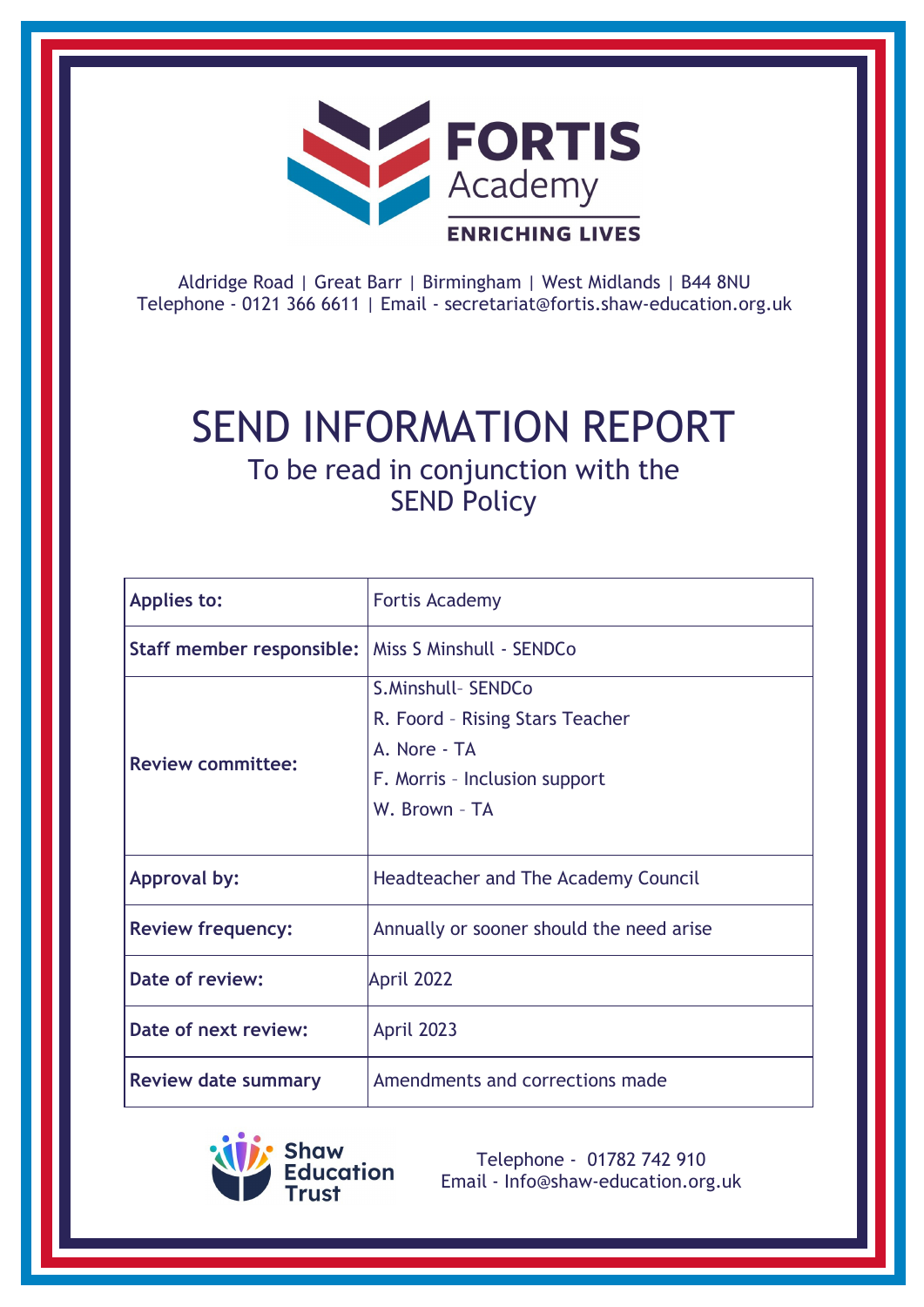# **Fortis Academy – SEN Information Report 2021**

## **COMPLIANCE**

This policy complies with the statutory requirement laid out in the SEND Code of Practice 0 - 25 (2014) and has been written with reference to the following guidance and documents.

- Equality Act 2010: advice for schools DfE February 2013
- SEND Code of Practice  $0 25$  (2014)
- Schools SEND Information Report Regulations (2014)
- Statutory Guidance on Supporting pupils at school with medical conditions September 2014
- Safeguarding Policy
- Accessibility Plan
- Teachers Standards 2012

## **SEN contact details:**

SENDCo– Miss S Minshull – 0121 3666611 Ext 282 email: [s.minshull@fortis.shaw-education.org.uk](mailto:s.minshull@fortis.shaw-education.org.uk)

## **What can I expect from Fortis Academy if my child has special educational needs?**

At Fortis Academy we want your Child to feel safe and happy at school. We currently operate across 2 schools on one campus site. The schools are Senior academy (years 10-13) and Foundation academy (years 7-9)

We strive to ensure that all students achieve their potential personally, socially, emotionally and academically in all areas of the curriculum (regardless of their gender, ethnicity, social background, religion, sexual identity, physical ability or educational needs). This document is intended to give you information regarding the ways in which we support all of our students, including those with SEND, in order that they can realise their full potential. It may not list every skill, resource and technique we employ in order to achieve this as these are continually developed and used to modify our provision to meet the changing requirements for individual students.

# **Open and honest communication**

Miss S Minshull, Special Education Needs Coordinator (SENCo)

## **Responsible for:**

Coordinating support for students with special educational needs or disabilities (SEND) and developing the school's SEND Policy to make sure all students get a consistent, high quality response to meeting their needs in school.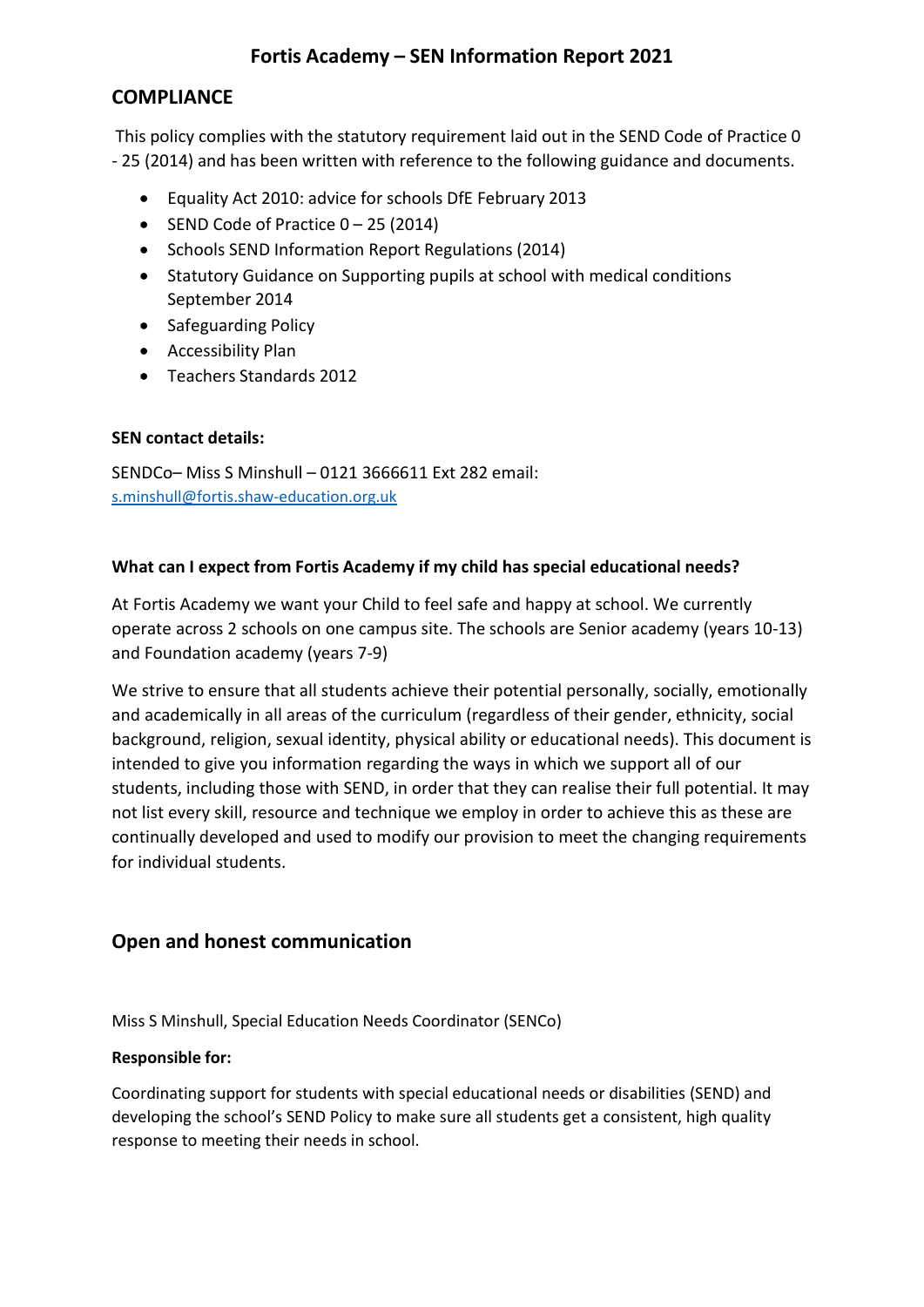#### **Ensuring that you are:**

- 1. Involved in supporting your child's learning
- 2. Kept informed about the support your child is getting
- 3. Involved in reviewing how they are doing

· Liaising with all the other people who may be coming into school to help support your child's learning e.g. Speech and Language Therapy, Educational Psychology, Pupils School Support Service, Communication and Autism Team etc.

· Updating the school's SEN register and Provision Map (school based systems for ensuring all the needs of students with SEND in this school are known and accessible to staff) and making sure that there are excellent records of your child's progress and needs.

· Providing specialist support for teachers and support staff in the school so they can help students with SEND in the school achieve the best progress possible

## **The kinds of Special Educational Needs for which provision is made at Fortis Academy**

At Fortis Academy our aim is to ensure that every child regardless of needs or disability achieves his or her true potential. Students who have difficulties that affect their learning are recognised as needing specific types of support.

These difficulties could fall into one of the four categories of need as highlighted in the SEN Code of practice:

*Communication and Interaction* - Autism Spectrum Condition (ASC), Specific Language Impairment (SLI)

*Cognition and Learning* - Dyslexia, Dyspraxia, Dyscalculia, Mild Learning Difficulties

*Social, Emotional and Mental Health* – ADHD, ADD, emotional difficulties, mental health difficulties

*Sensory and/or Physical Needs* – Hearing Impaired, Visually Impaired, Medical Needs, Physical Disability

## **How does Fortis Academy identify and assess pupils with Special Educational Needs?**

At Fortis academy we feel early identification and primary school based information is a key to transition and supporting new students with SEND. At the start of year 7 all students have their reading, spelling and comprehension assessed together with subject baseline testing and knowledge checks so that we can establish who might require alternative curriculum pathways and targeted wave 2 and specialist wave 3 interventions.

In conjunction, as the term progresses and at regular intervals throughout key stages 3 and 4, teaching and support staff are asked to raise through Progress Leaders, subject leads and SENDCo any student who is not making expected progress or whom they have particular concerns about. At this point a conversation will take place with parents/carers to discuss options and strategies available to ensure the most appropriate support mechanisms are agreed and implemented.

In school we assess whether a young person has a special educational need or disability in different ways, these may include;

**Observations**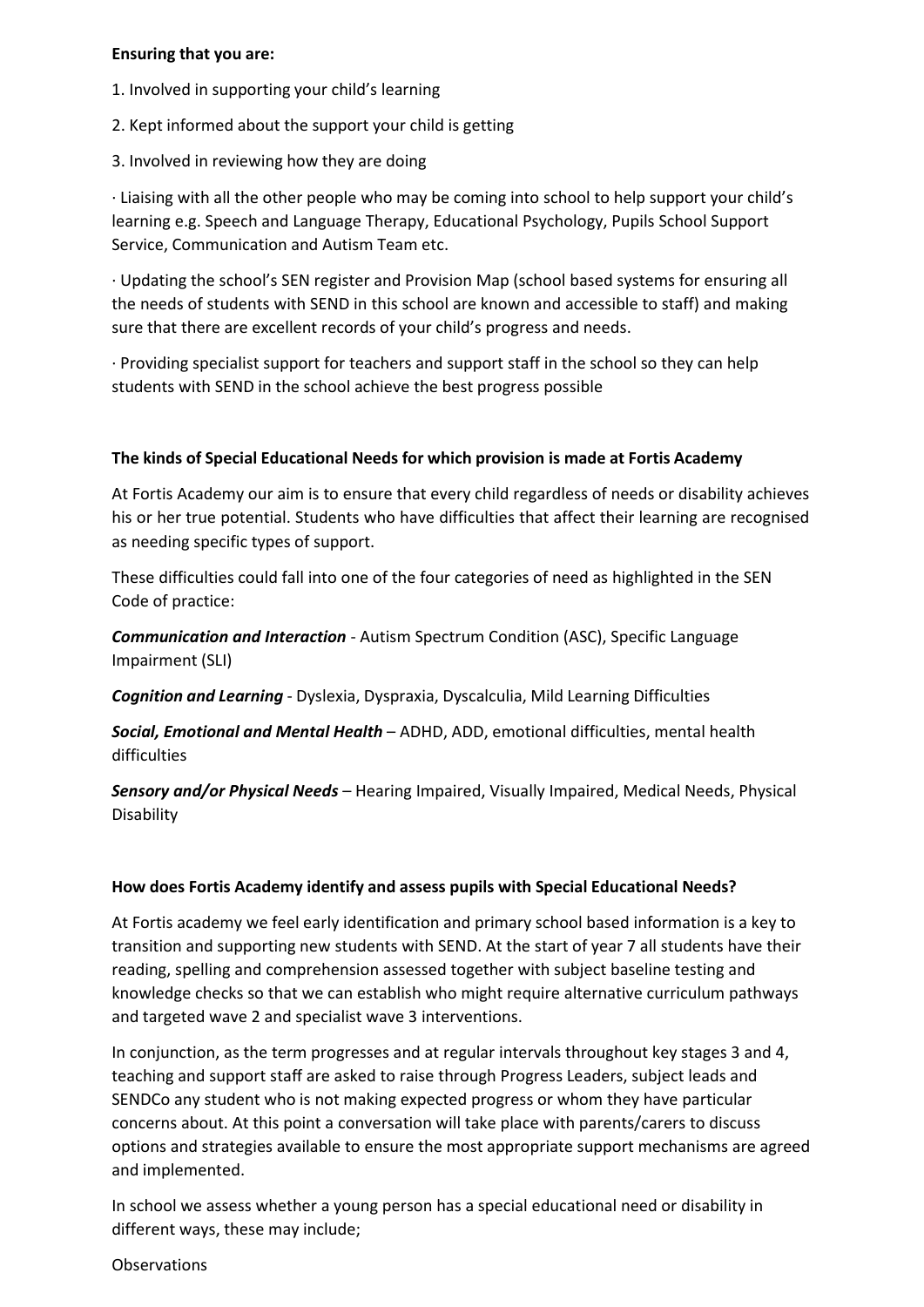Teacher feedback

School based test results

Information from parents/carers

Information from the young person

Specialist assessments carried out by outside agencies working in collaboration with the school (with parent/carer consent)

Transition information

A specialist external report from an education, health or social care professional

A person centred approach is then used in consultation with parents and outside agency specialists in the form of a graduated cycle to underpin the provision and interventions required, interventions provided at Fortis Academy include (Section 3e interventions and additional support offered to pupils with Special Educational Needs).

We will always discuss your child's progress with you and your child. Once a young person is identified as having a special educational need, a graduated approach to support is taken. The young person's needs will first be assessed, then support will be planned, carried out and then reviewed. At the review any necessary changes will be made.



## **Supporting year 6 Transition from Primary School**

During the summer term, prior to admission in year 7, our inclusion team work collaboratively with the designated Assistant Principal to visit our feeder primary schools so that information can be shared, parents can be met with and additional visits can be arranged for students with SEND that require additional support in preparation for transferring to secondary school. We will endeavour to:

Meet with the young person and their parents to talk about their needs and answer any questions about our school.

Talk with staff at the young person's previous school or setting and where feasible attend year 6 reviews / placement reviews.

Provide the young person with a transition booklet.

Read reports from people who have worked with the young person so that we can plan for appropriate support.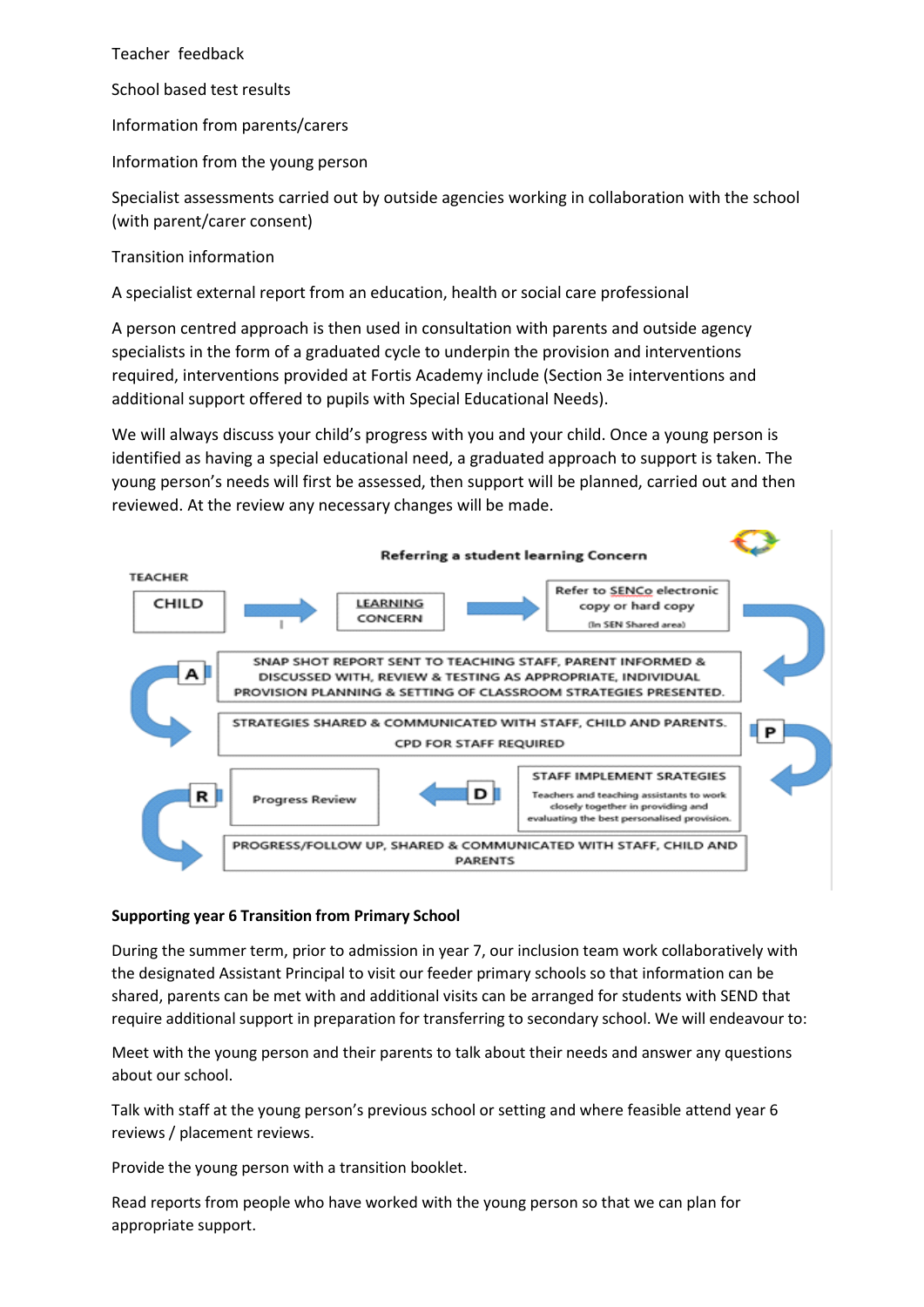Arrange visits to our school so the child or young person gets to see it before they start properly (3 additional SEND transition visits are scheduled each year).

Give any adults working with the child or young person a one page profile describing the things that help to support them in school.

#### **When moving to a new year group we:**

Give any adults working with the young person a one page profile and key information describing the things that help to support them in school.

Request and document the collaborative meetings had between teaching assistants and teachers that outlines the students' current and expected levels of progress, nature of support, required interventions and specific areas of need.

#### **When moving to a new school / post 16 provider we:**

Hold a person centred review and invite key staff from the new school / post 16 provider (if identified).

Talk to key staff at the new school / setting about things that help the young person to learn best and be happy at school and areas of support required.

Arrange extra visits to the new school / setting with a member of staff from our school if that is what the young person wants / needs.

Talk to the young person and their family so we can answer any questions they may have about the new school – liaise with the new setting on their behalf.

#### **Admissions**

In accordance with legislation, children who have a statutory statement of special educational need or an Education, Health and Care Plan (EHCP) that names Fortis Academy as being the most appropriate to meet the child's needs must be admitted. This will reduce the amount of places available to other applicants.

#### **How does Fortis Academy evaluate the effectiveness of its provision for pupils with SEN?**

Both our school provision and external support for students with SEND are regularly monitored. This is embedded within the whole school quality assurance and performance management cycles and is integral within our regular teaching and learning review systems, data collections. Regular monitoring of teaching and learning/provision occurs through learning walks, lesson observations, book scrutinies, TA observations and QA of intervention programmes. Findings are then actioned and closely monitored by the Senior Leadership team, SENDCo and Progress Leaders.

Pupils with SEND are monitored and tracked through:

Provision Mapping – outlining the support your child has received, is receiving and is pending, both in school and from external support services.

Reports – sharing recommendations and findings produced by specialists and outside agencies.

The SEND Register – outlining the main area of difficulty your child has and the strategies that work best for your child within a classroom environment.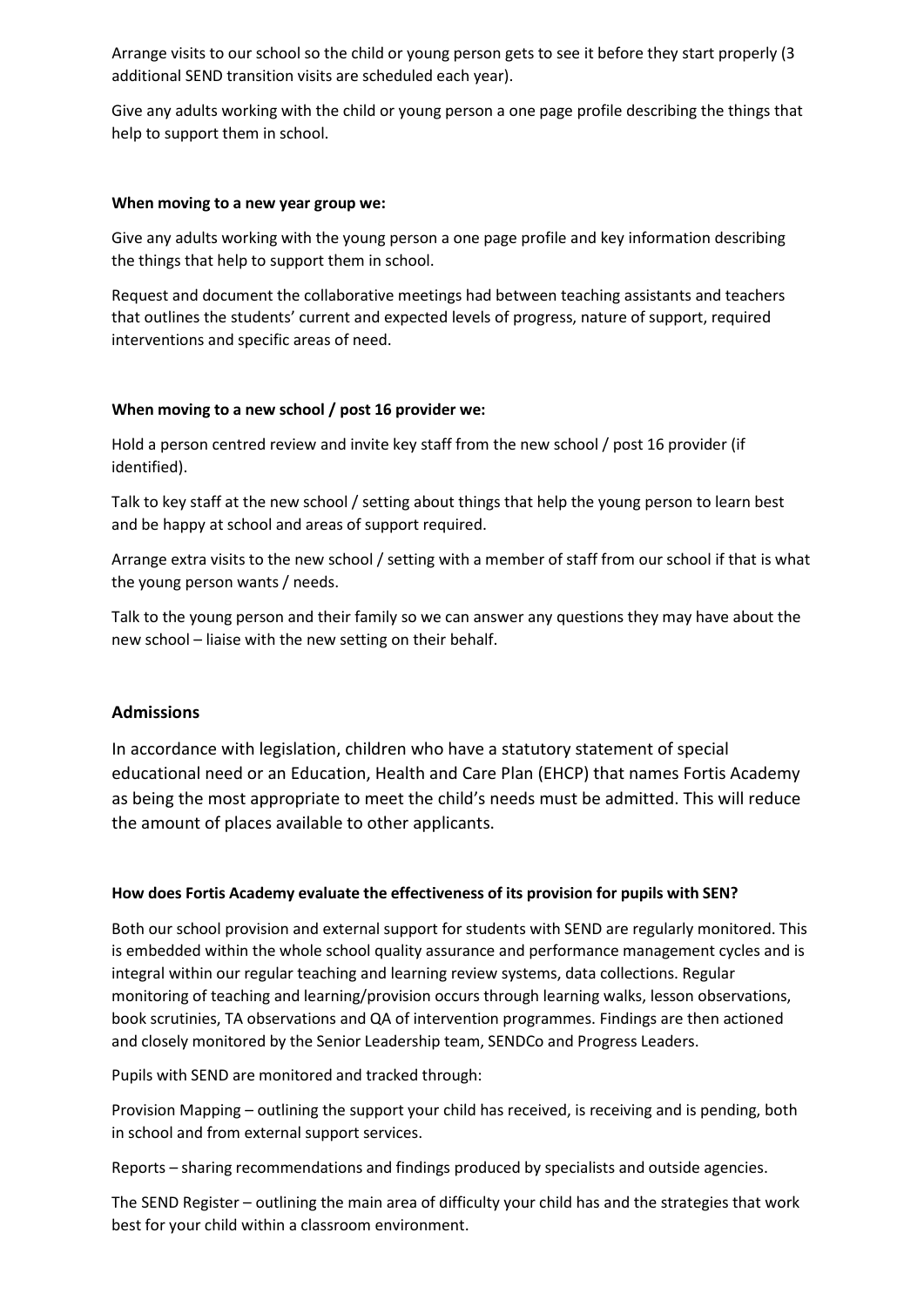Informal meetings/e-mails – at Fortis Academy there is an ethos that encourages staff to seek advice and support from one another and from parents in order to share good practice and information so that appropriate academic support and pastoral care can be offered to our students.

Teaching Assistants – collaborative working and cascading of information can be shared between staff via the person-centred knowledge teaching assistants have of your child across the subject areas.

## **What are the arrangements for assessing and reviewing the progress of pupils with Special Educational Needs?**

Every student's progress, including those young people with special educational needs is tracked using the school's assessment tracking system and provision map. Students are assessed regularly using teacher marking, observations and questioning as well as more formal assessments such as curriculum tests and standardised tests.

In addition, for young people with special educational needs who are following specific programmes out-side of the classroom setting we set individual targets that are reviewed at least three times a year (through our timetabled SEN review days). This helps the school to monitor how well interventions are working. The progress each student is making is discussed during parent's evenings, via feedback on reports outlining subject based interventions and during person centred reviews. Interim meetings, teacher feedback and telephone arrangements may also be agreed to closely monitor and review arrangements. Occasionally external agency support to carry out diagnostic assessments may be required once permission has been sought.

This may include the following three points:

The Educational Psychology team and Pupil Support Services support the school in requests for EHCP assessments. Similarly, agencies such as the Communication and Autism Team (CAT) will meet with individuals/young people and families and provide specific advice once a formal diagnosis is given.

Medical needs are assessed via School Nurse, GP or Children's Mental Health Services (Forward Thinking).

Pastoral teams (Pastoral Managers and Progress Leaders) meet regularly to discuss any concerns whether social, emotional or mental health with the SENCO, the Designated Safeguarding Lead, the School Nurse, Attendance Manager and the Pastoral Manager.

## **What is Fortis Academy's approach to teaching pupils with special Educational needs?**

At Fortis Academy teachers are aware of their responsibility to set high expectations for every student. Subject teachers make regular assessments of progress for all of their students and seek to identify any students that are making less than expected progress given their age and individual circumstances. Their first response to such progress is to put in place interventions and strategies within the classroom (we call this Quality First Teaching or Universal Provision) closely monitor the impact and review accordingly. Where progress continues to be less than expected subject teachers liaise promptly and closely with key staff, the young person and parents to ensure further assessments of learning are carried out and further support is sought.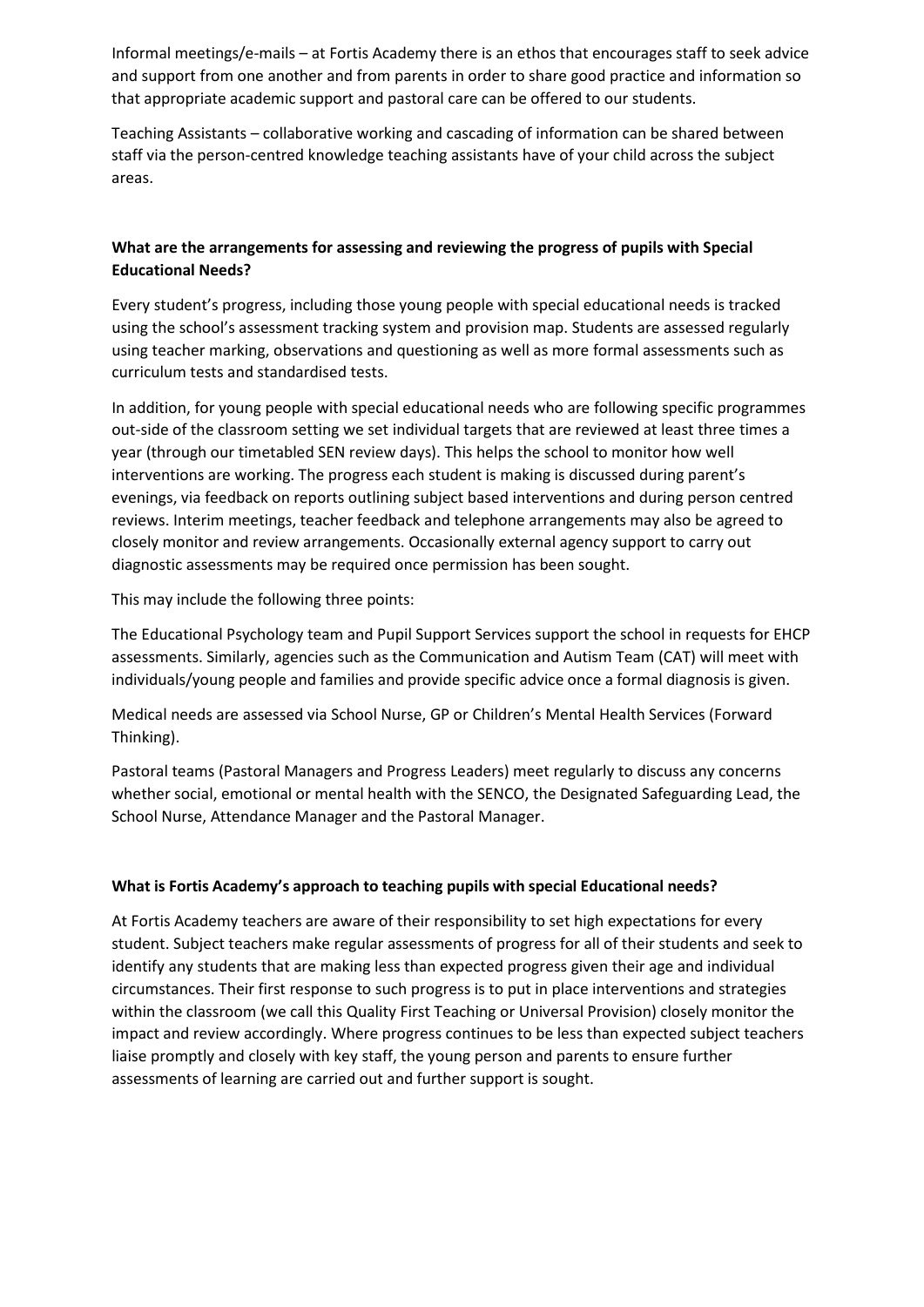#### **How does Fortis Academy adapt the curriculum and learning Environment for pupils with SEND?**

Adaptations in curriculum and the environment are made on a student by student basis.

Subject teachers are responsible for planning lessons that are accessible to and differentiated for every student according to their individual SEND need (For example a child with a Visual impairment may have worksheets or font size enlarged).

Teaching Assistants work with teaching staff to adapt the curriculum for specific students to ensure curriculum accessibility. In some curriculum areas students are grouped according to ability, for example, in English and Maths lessons, students with similar levels or reading ages are taught together, to ensure the lesson is pitched at a level that they can access.

In some curriculum areas pupils are grouped into smaller classes and sizes dependent upon their ability or their social and emotional wellbeing. Pupil and Young person's curriculum needs are meet through adapting alternative curriculum pathways including 'Rising Stars' at KS3 and through 'alternative option pathways' and 'Examination qualifications' (GCSE and Functional Skills) at KS4 to help meet the needs of those identified young people. Pupils also have access to Interventions when required which are listed in Section 2 (How does Fortis Academy identify and assess pupils with Special Educational Needs).

Students with a physical disability are able to use adaptations to buildings such as: ramps for wheel chair access and specially adapted toilet facilities. The building is also risk assessed by our Site Team Manager annually, in conjunction a 3 year accessibility plan has been developed to help support and meet the needs of children with SEND and can be located on our school website (via SEN web page). Where appropriate, time out passes, exam access arrangements, specific seating plans, personalised strategies and coloured overlays are available to support students.

Students with physical disabilities are able to access mainstream lessons and classes by staff rooming and timetables being amended to allow pupils to access a lower level classroom as there are no lift facilities on site.

Students and young people with SEND can also be supported through our Success centre as part of their re-integration into a mainstream setting.

Using the one page profile, we like to work alongside students to capture their strengths, their needs and what is important to them. This is shared with all staff so that they are aware of students' needs.

#### **What additional support for learning is available to pupils with Special Educational Needs?**

In some cases it may be appropriate for your son/daughter to need further support that is above the Universal Provision and Quality First Teaching already provided in the classroom.

In these cases, and in consultation and partnership with yourself and son/daughter we will assess and determine appropriate intervention, support or curriculum to meet their needs. This could include participation in our phonics-based programme Fresh Start and Wordshark. In some instances, it may be relevant to recommend participation on our Friends for Life programme, Paired Reading in the library, or some mentoring. A full list of interventions offered at Fortis Academy can be seen on the following table: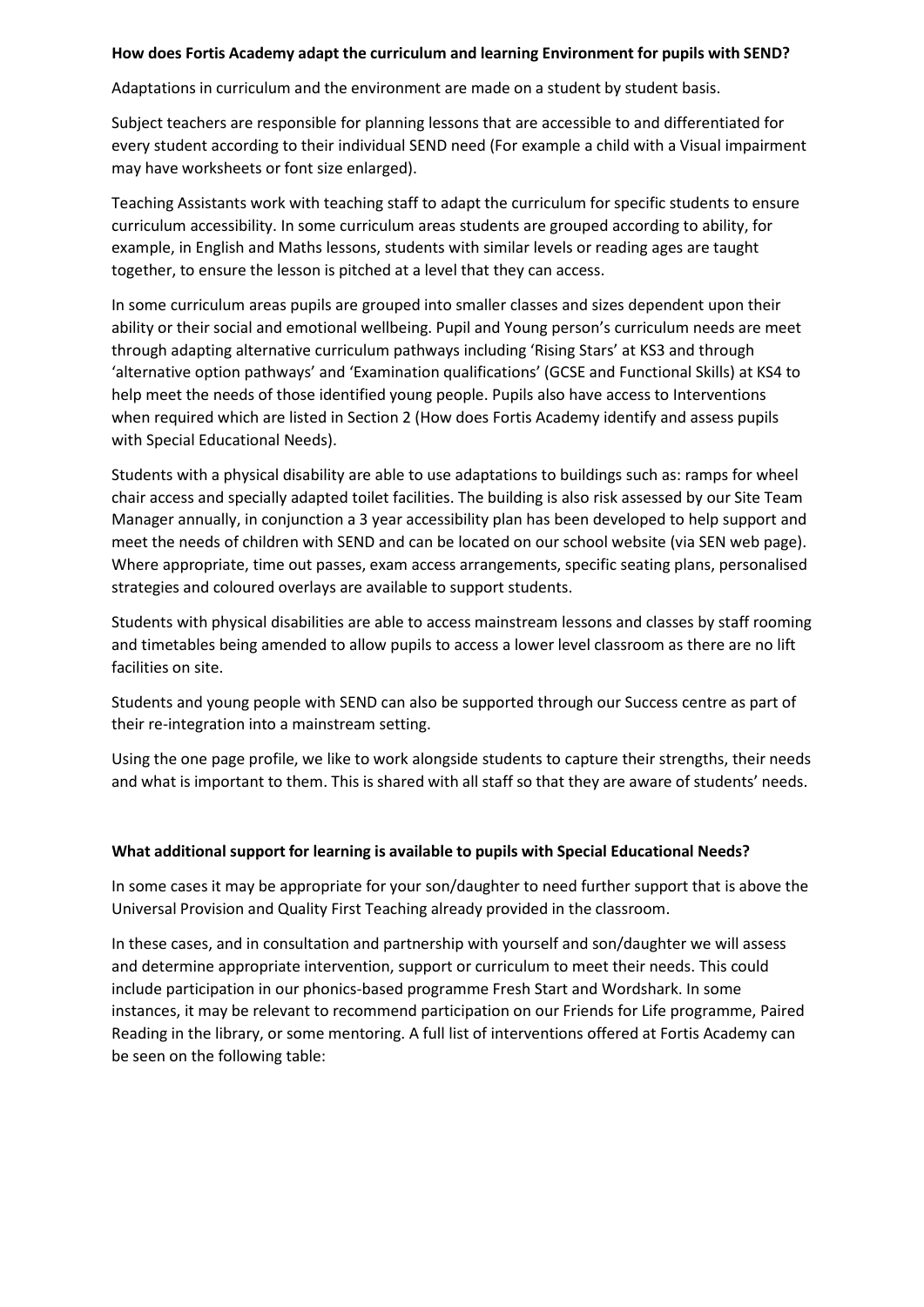| <b>Cognition and learning</b>              | One Page Profile                                                                 |
|--------------------------------------------|----------------------------------------------------------------------------------|
|                                            | Reading programme i.e. Toe By Toe /                                              |
|                                            | <b>Fresh Start Phonics</b>                                                       |
|                                            |                                                                                  |
|                                            | Spelling programmes i.e. Word Wasp &                                             |
|                                            | Hornet                                                                           |
|                                            | <b>Maths Whizz</b>                                                               |
|                                            | <b>LEXIA</b>                                                                     |
|                                            | <b>Times table Rock Stars</b>                                                    |
|                                            | <b>Precision teaching</b>                                                        |
|                                            | <b>Accelerated Reader</b>                                                        |
|                                            | Colour overlay                                                                   |
|                                            | Access to an ICT device for extended                                             |
|                                            | writing                                                                          |
|                                            | Shared access to in class support                                                |
|                                            | Homework club (Tuesday and Thursday)                                             |
|                                            | Exam access arrangements                                                         |
|                                            | Alternative curriculum / option pathway for                                      |
|                                            | <b>KS3 &amp; KS4</b>                                                             |
|                                            | Referral / assessments - Pupil & School                                          |
|                                            | Support (PSS)                                                                    |
| <b>Social, Emotional and Mental Health</b> | One Page Profile                                                                 |
|                                            | Support from the school's Behaviour                                              |
|                                            | <b>Management Team</b>                                                           |
|                                            | <b>Behaviour Support Services (COBS)</b>                                         |
|                                            | <b>Thrive Approach</b>                                                           |
|                                            | ACT - Behaviour mentoring                                                        |
|                                            | <b>Friends for Life Programme</b>                                                |
|                                            | True Project - Trauma mentoring                                                  |
|                                            | <b>Health Exchange mentoring</b>                                                 |
|                                            | Mentoring - Peer                                                                 |
|                                            | Academic mentoring – Progress Leaders                                            |
|                                            | Lunch club                                                                       |
|                                            |                                                                                  |
|                                            | <b>Pupil Welfare officer</b>                                                     |
|                                            | <b>SEND Pastoral Manager</b><br><b>Referral to Child and Adult Mental Health</b> |
|                                            |                                                                                  |
|                                            | Service - Forward Thinking Birmingham                                            |
|                                            | <b>Referral to Early Help</b>                                                    |
|                                            | <b>STICK referrals</b>                                                           |
| Speech, Language and Communication         | One Page Profile                                                                 |
| <b>Needs</b>                               | <b>Barrier Games</b>                                                             |
|                                            | Friends for life programme                                                       |
|                                            | <b>NHS Speech and Language support</b>                                           |
|                                            | Referral to Speech and Language Therapy                                          |
|                                            | Support through Communication and                                                |
|                                            | <b>Autism Team</b>                                                               |
| <b>SENSORY and or Physical Impairment</b>  | One Page Profile                                                                 |
|                                            | Individual resources/aids as guided by                                           |
|                                            | specialist sensory support teams                                                 |
|                                            | Reasonable adjustments made to timetable                                         |
|                                            | <b>External Support through Physical</b>                                         |
|                                            | <b>Disabilities School Support (PDSS)</b>                                        |
|                                            | <b>External Support and guidance through VI</b>                                  |
|                                            | team                                                                             |
|                                            | External support and guidance through HI                                         |
|                                            | Team                                                                             |
|                                            | Touch typing training                                                            |

The impact of these will be monitored and reviewed at least termly, and always in partnership with you and your son/daughter.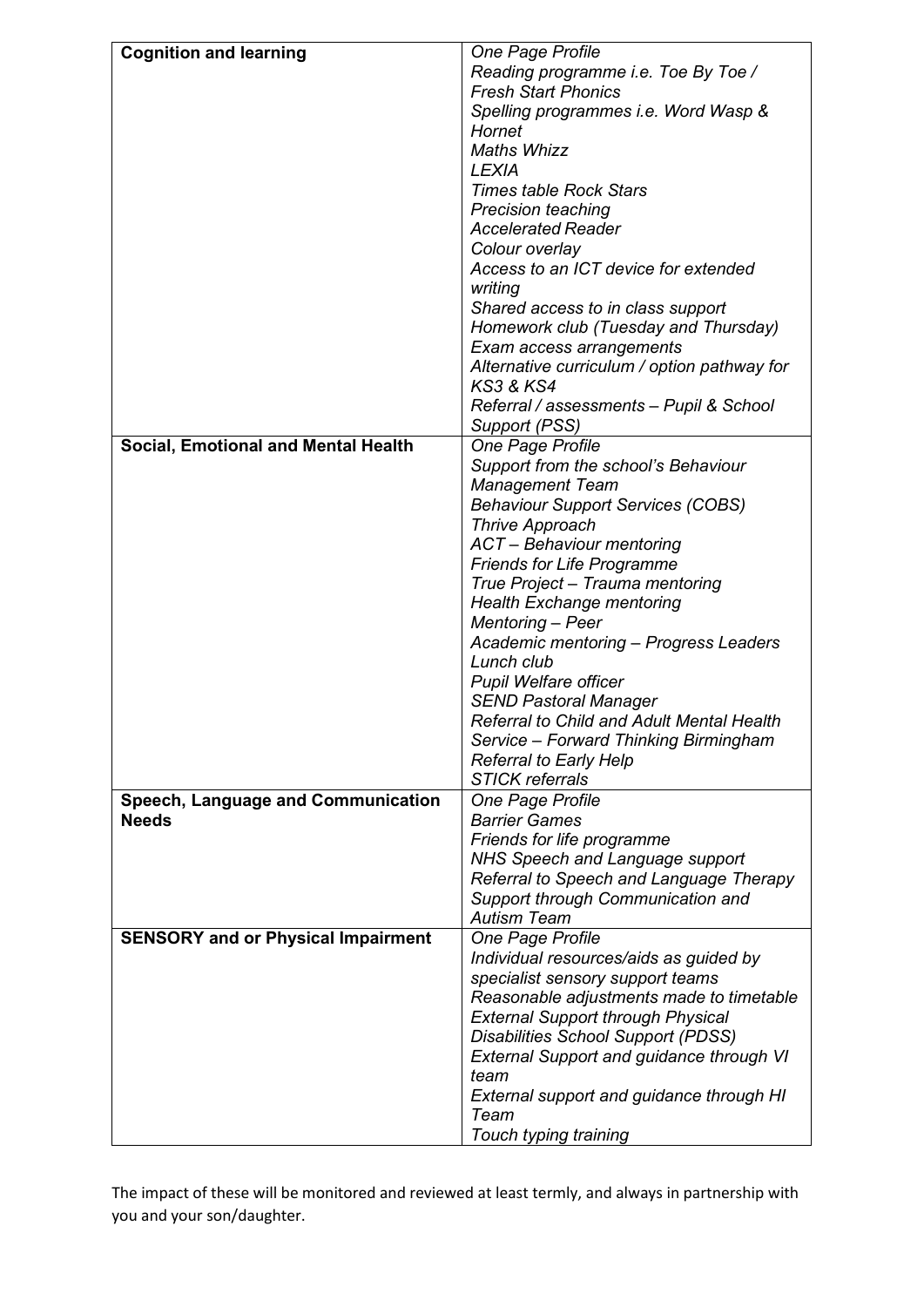#### **Outside Agencies**

We work with a variety of agencies who offer support, training, advice, assessment and expertise to ensure we are meeting the needs of all our learners. We will always consult with you should we consider a referral necessary and gain the views and thoughts of your son/daughter too.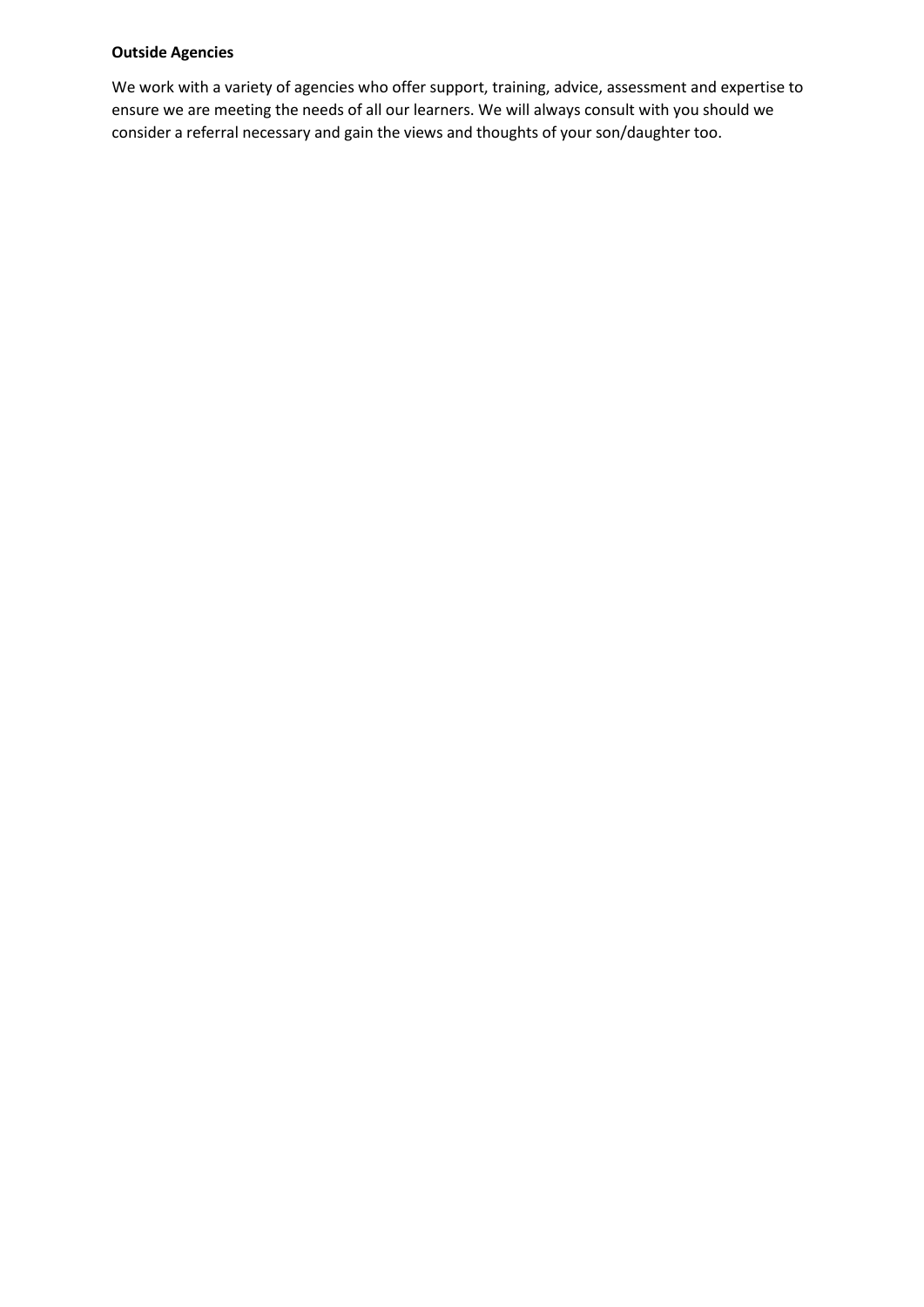**Teaching Assistants** – At Fortis Academy teaching assistants are deployed within faculties, leading wave 2 & wave 3 interventions, and where stipulated on a 1:1 basis to ensure there is a breadth of well-informed student specific knowledge and consistency of support across the curriculum.

## **How does Fortis Academy enable pupils with SEN to engage in the activities of the school together with the children who do not have SEND?**

The school will try to make sure that children with additional needs and their families are able to take part fully in school trips, performances and social events. Reasonable adjustments and coordinated planning arrangements are all carefully considered on an individual basis so that personal circumstances can be appropriately supported and barriers to participation removed. We welcome parent/carers and young people to work in partnership with us in letting us know how we can help them with making the necessary arrangements.

Many of our young people with SEND fully participate and thoroughly enjoy the annual events Fortis Academy hold such as; the year 11 prom, awards evening, concerts, and our residential experiences . Weekly extra-curricular activities are also well attended such as cross country and guitar club.

Educational visits are carefully planned for and supported by Teaching Assistants where appropriate. Fortis Academy works closely with its support agencies so that enrichment and life-skills opportunities that are available to students and their families with specific areas of need i.e. visual impairments, ASD, young carers etc. are aware of the events being held around the city.

## **What support is available for improving Emotional, Mental Health and Social development of pupils with SEN?**

At Fortis Academy we recognise the importance of a holistic approach to pupils and their Social, Emotional and Mental well-being. We offer a wide range of support for pupils who require intervention for SEMH issues including:

*Mentoring –* A wide variety of mentoring is available through our SEMH lead, Sixth form mentors and peer mentors.

*Academic mentoring –* Academic mentoring to help support SEMH is also offered for pupils through Progress Leaders and the inclusion support team specifically for pupils with SEND.

*True Project –* Mentoring based intervention to support pupils who have witnessed or gone through any trauma.

*Friends for Life Programme –* Intervention based programme to develop aspects of self-esteem, how to make and develop friendships.

*Pastoral Managers –* Each individual mini-school has its own pastoral manager in addition, the Inclusion Support Team has an additional Pastoral manager to help support pupils with SEND.

*Behaviour Support Services (COBS)* – Additional behaviour mentoring can be offered to pupils who require support with positive behaviour and decision making.

*Thrive and Our zone* – Using the Thrive approach an on-site provision has been set up to support students with social and emotional difficulties through a nurturing environment

*ACT Mentoring –* Additional mentoring programme focusing on choices and decision making in the community.

*Attendance Hub –* Offers a safe haven for pupils who require extra/additional support for SEMH concerns and anxiety, to improve their attendance and reintegration back to lessons.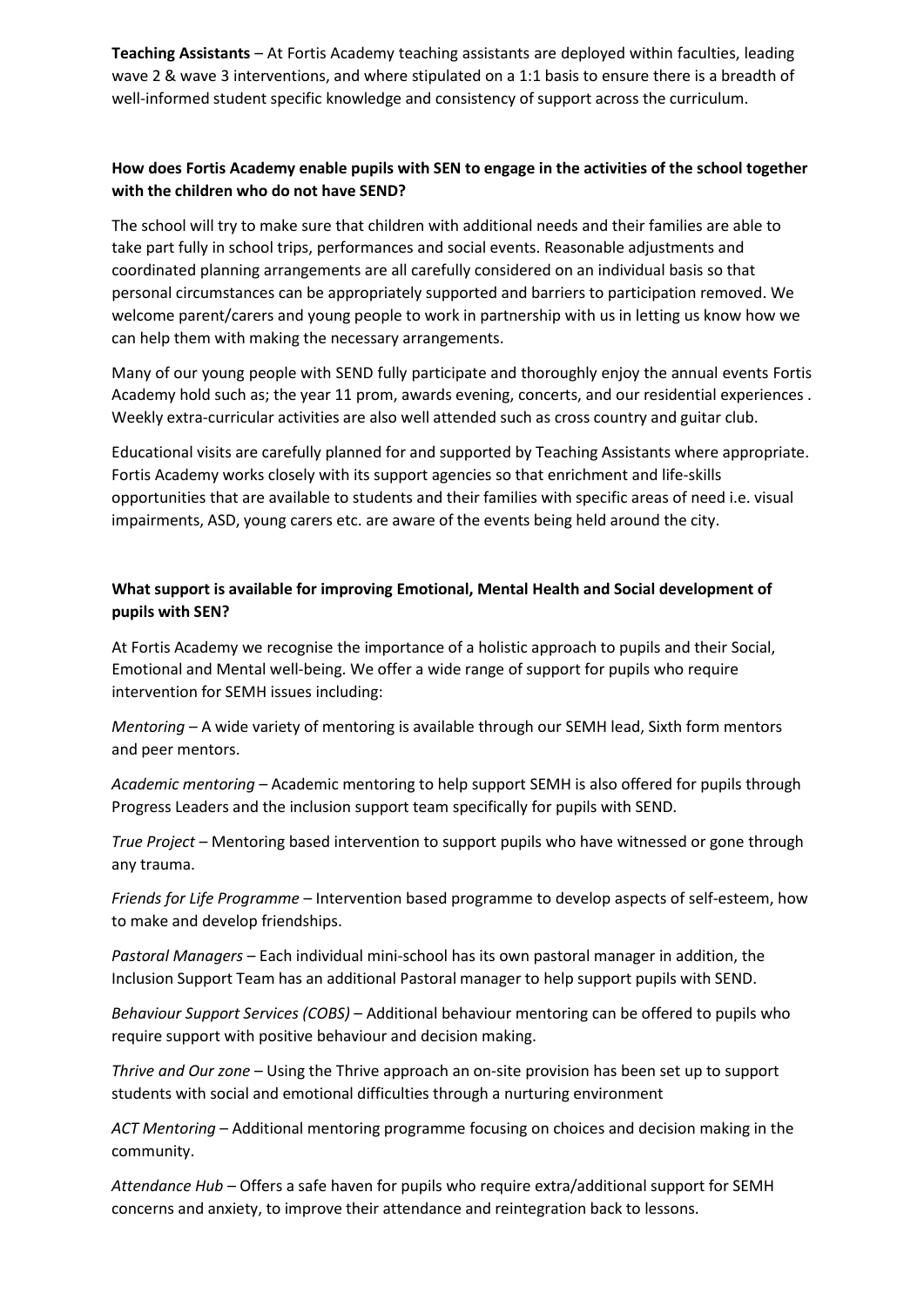## **How will we involve other bodies in meeting the needs of pupils with SEN and in supporting the families of such pupils?**

Where required we will endeavour to seek external advice and support to aid SEMH concerns or issues though external agencies including:

Educational Psychology Service Pupil & School Support Services Communication & Autism Team Or from health; Speech and Language Therapy Early Help Child and Adolescent Mental Health Service/Forward Thinking

Stick

In all cases we will liaise and work with the relevant agencies and implement recommendations to help support children with SEND.

#### **What training do the staff in Fortis Academy have in relation to students with SEN?**

In our school we believe that all staff should be involved in supporting students with Special Educational Needs and so we make sure that staff have training to help them do this.

Last year our staff all had training for SEN Provision, SEN requirements, universal provision, SEN strategies, safeguarding, exam access arrangements, ADHD and Dyslexia. In service training also focused on effective teaching and learning for all including differentiation and classroom management strategies.

Each term the SENCo and other members of the inclusion team deliver a series of sessions to the school's trainee and newly qualified teachers as well as presenting regular whole staff briefings to update colleagues on various aspects of national, local and student specific SEND related issues.

Should an outside agency specialist be working with a student a meeting may be arranged to share specific strategies to support the young person in school. Key staff working with the student would be invited to attend so that training and guidance could be received.

## **How will equipment and facilities to support children and young people with SEN be secured?**

All subject areas are fully committed in identifying age and ability appropriate learning material and resources that will assist students who have different learning styles, approaches and levels to access the curriculum in a meaningful and engaging way. The school regularly audits and reviews its resources to ensure students' needs are being met using the most efficient and effective methods. The SENCO liaises closely with support services to ensure students with specific learning, sensory or physical needs are benefitting from equipment available. Staff training and guidance is given around specific aids individuals may require. This may include hearing aids, writing slopes, pen grips, wobble cushions, laptops, I-pads etc…

## **7 How will school consult with parents regarding the education of their child with SEND?**

Your child's progress will be reviewed regularly and you will be invited into school to discuss the outcomes and give your views. Your child will also be able to give their views. We believe strongly in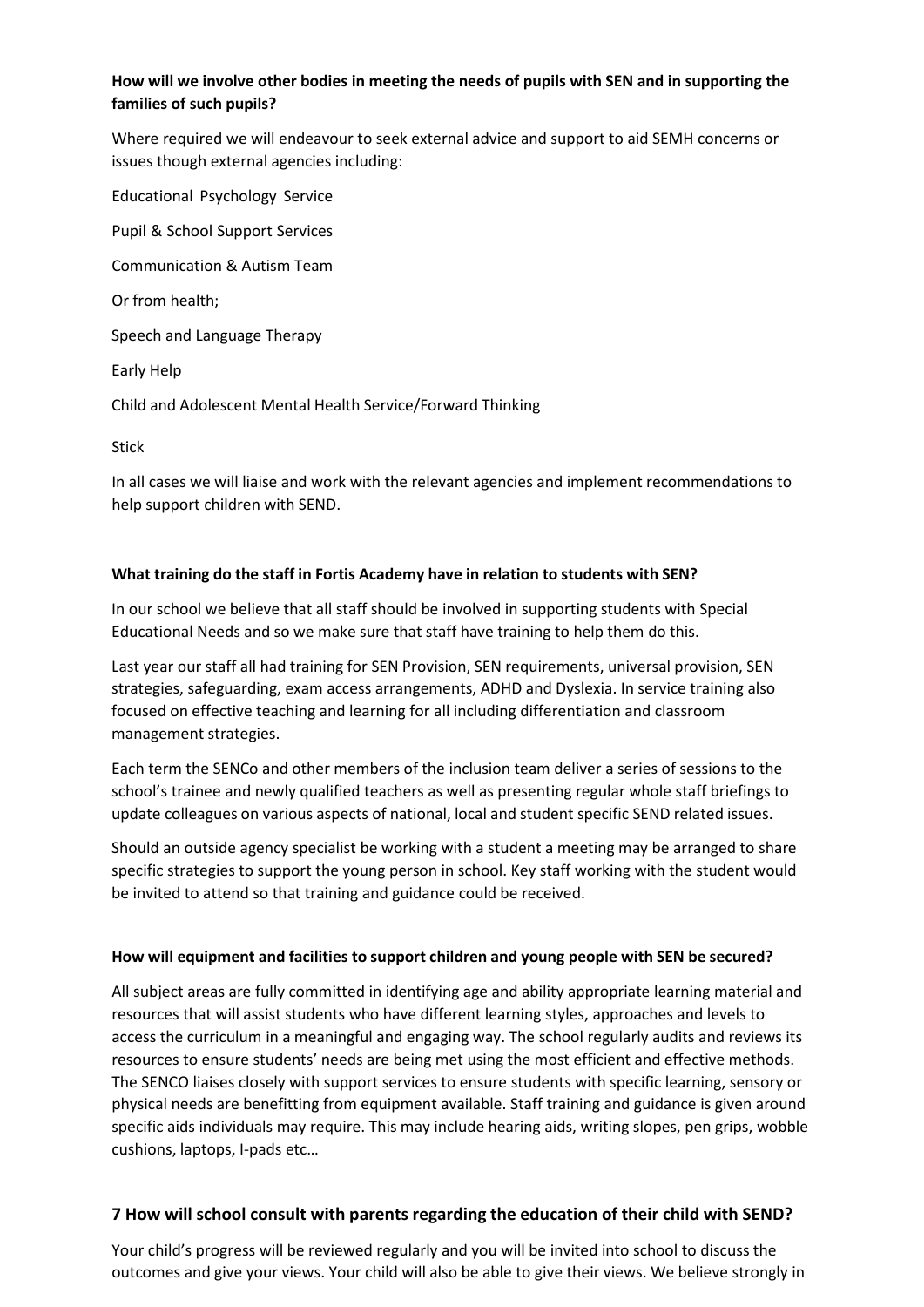empowering young people to have an input into the decisions and solutions that will support their learning. Opportunities will include:

Annual Reviews – Person Centred Approach.

Parents evenings.

Termly Reviews

Careers meetings.

Regular written reports.

Interim meetings requested by yourself or school.

Informal and formal daily mentoring and catch up.

Personalised approaches and bespoke pathways (where appropriate).

Informal social events eg. Coffee mornings, breakfasts and occasions off site.

Parent Voice

#### **How will the school let me know if they have any concerns about my child's progress?**

If your child is identified as not making progress the school will set up a meeting to discuss this with you and your/son daughter in more detail and to:

- Listen to any concerns you may have too.
- Listen to the views of your child.
- Plan any additional support your child may receive.
- Discuss with you any referrals to outside professionals to support your child's learning/social/emotional development.

The meeting may take place with an individual member of staff overseeing your child's progress or it may be necessary to invite some of the following people or request information from them to ensure a holistic overview is gained in order to move support forward; a subject teacher, progress leader, form tutor, Head of Department for a subject area, special Educational needs co-ordinator, pastoral manager.

We will try to make all the information we need to share with you clear and easy to understand. Please let us know if we can help you in working with us in a way that is better for you.

#### **How will school consult with young people with SEND regarding their education?**

We aim to involve all students in our school in the evaluations and implementation of their own education. For young people with Special Educational Needs we use a variety of strategies to support this including:

- Person Centred Reviews
- Involving the young person in setting and reviewing their own targets providing modified formats to increase independence and adult support where needed to record views and responses
- Self-assessment at the beginning and end of learning
- Having a range of equipment available for the young person to choose from
- Ensuring the young person works with a range of different partners
- Ensuring the young person has a designated adult to go to if they need help
- One page profiles
- Agreed time out passes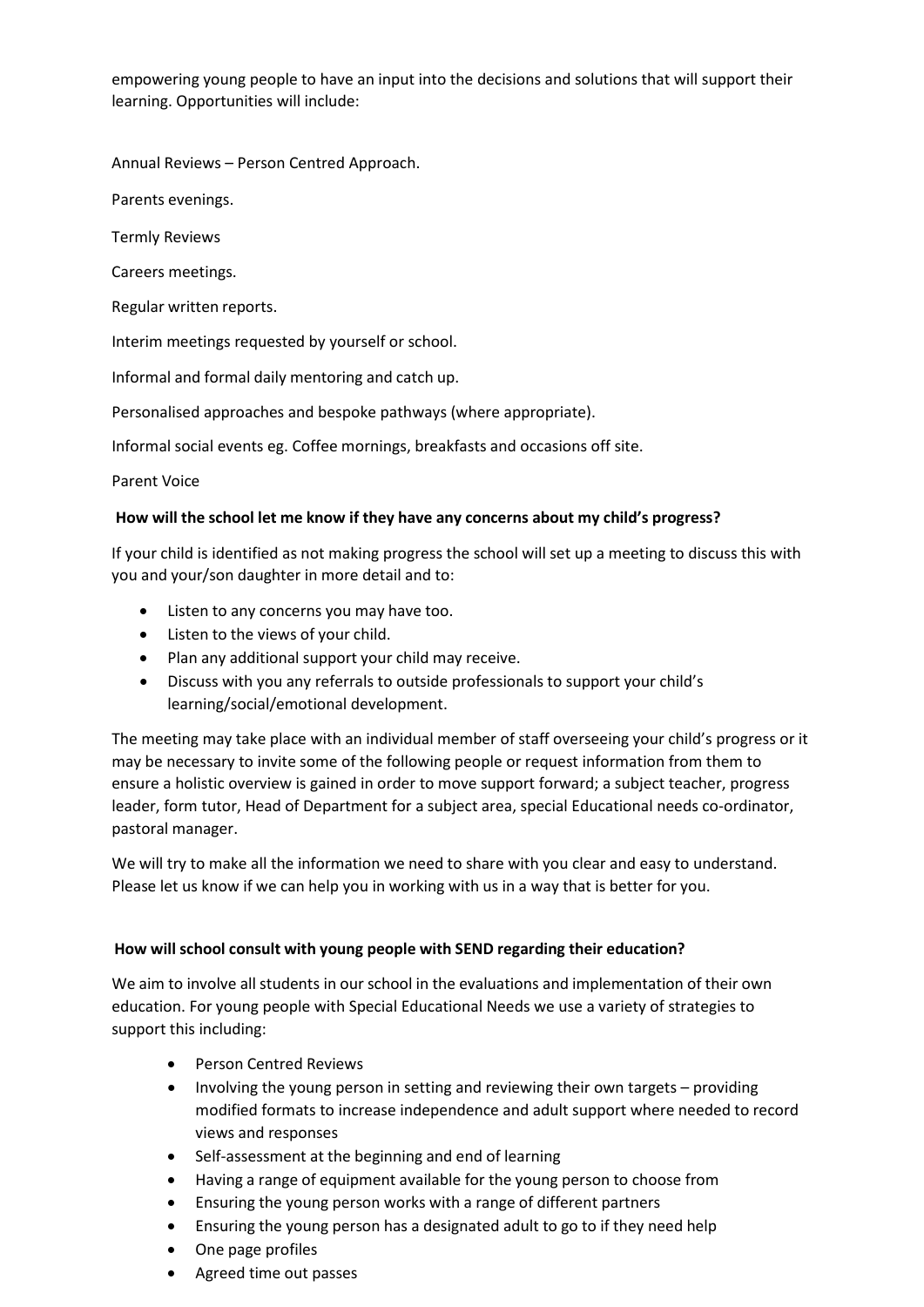- Visual timetables
- Prompt cards to promote independence
- Learning breaks
- Access to ICT to access information and record responses
- Tutor time forums / student voice discussions /on line questionnaires
- On line referral systems

Student voice is well recognised and valued. We use person centred tools and approaches to ensure that our students are actively involved in their review meetings and decision making regarding their support and provision. Young people are encouraged to be actively involved in their review meetings and follow a person centred approach.

## **If I have concerns about my child's progress or provision how do I complain/report a concern?**

If you have concerns about your child's progress you should speak to your child's Tutor, subject teacher, Head of department for the subject area and/or Pastoral Manager/Progress Leader initially or contact them via email

Should your child receive an SEN diagnosis by an outside specialist or already be receiving support for their SEND in school discuss your concerns with Miss S Minshull (SENCo).

Parents/carers who are concerned about the provision being offered to their child should first of all speak to the SENDCo. If a parent/carer is unhappy about the resolution of their complaint or if it is of a more serious nature, then this should be raised with the Assistant Headteacher (Pastoral) or the Headteacher. The complaints procedure can be found on the school's website or can be requested from our school reception. SENDIASS can give guidance and offer services to:

- Provide information, advice and support to children and young people up to the age of 25 with SEND
- Provide information, advice and support to the parents/carers of children and young people up to the age of 25 with SEND
- Provide impartial advice about matters relating to SEND, including issues relating to health and social care
- Offer support to parents/carers and children and young people with SEND in participating in

## **Complaints can be made to the:**

SENDCo - Miss S Minshull – [s.minshull@fortis.shaw-education.org.uk](mailto:s.minshull@fortis.shaw-education.org.uk)

Senior Academy Headteacher – [c.czepukojc@fortis.shaw-education.org.uk](mailto:c.czepukojc@fortis.shaw-education.org.uk)

Foundation Academy Headteacher – [a.williams@fortis.shaw-education.org.uk](mailto:a.williams@fortis.shaw-education.org.uk)

## **Organisations that can give you and your child further information and support:**

**SENDIASS:** The Birmingham Special Educational Needs & Disability Information, Advice and Support Service (SENDIASS) offers impartial information, advice and support to children and young people with special educational needs or disabilities.

https://www.birmingham.gov.uk/info/50034/birminghams\_local\_offer\_send/851/help\_and\_advice for children and young people with special educational needs sen or disabilities/1

**The Special Educational Needs Assessment and Review Service (SENAR) Birmingham.** Responsible for coordinating the statutory assessment process that can lead to an Educational Health & Care Plan. Contact: Tel 0121 303 1888 or [SENAR@birmingham.gov.uk](mailto:SENAR@birmingham.gov.uk)